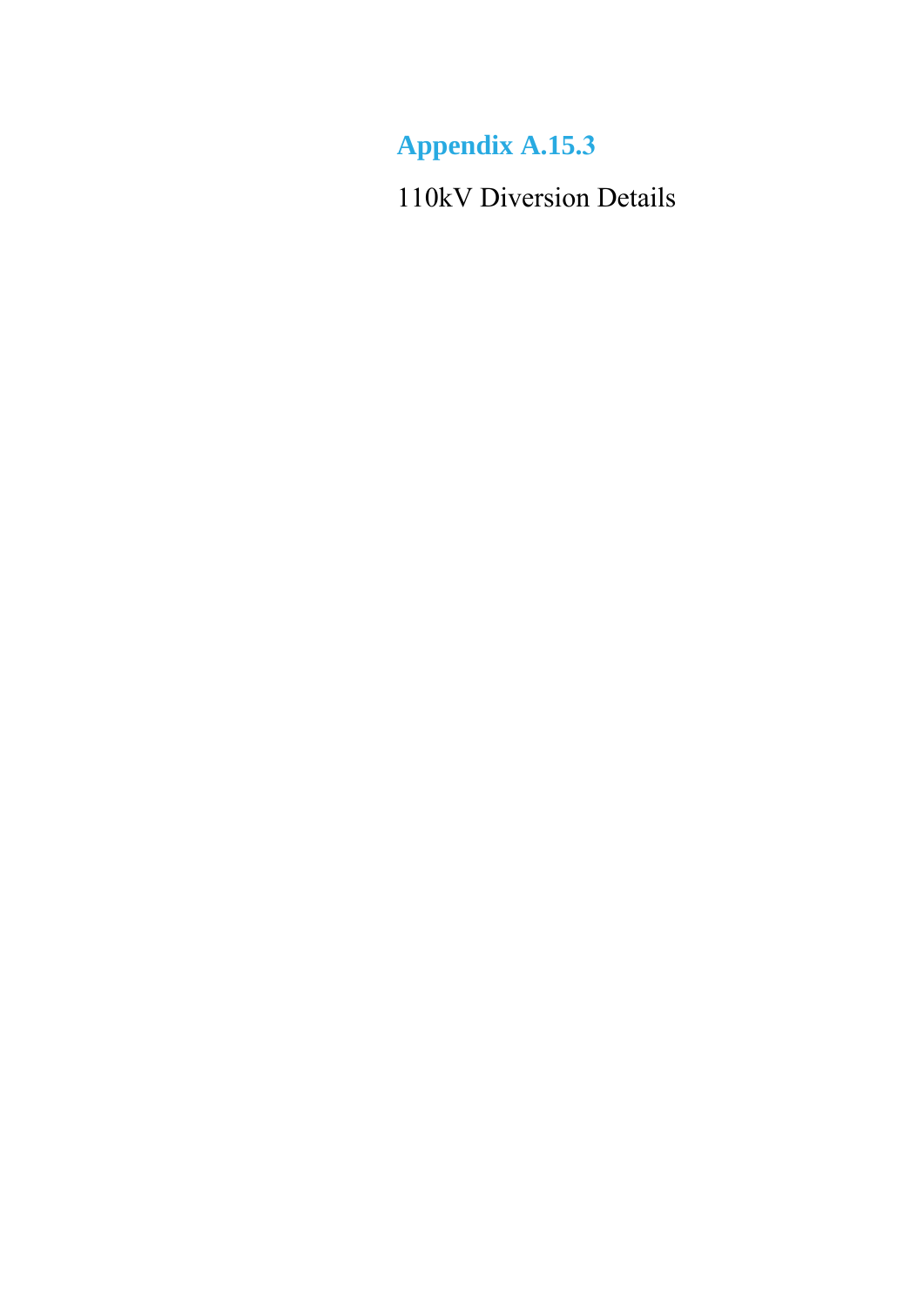## **A.15.3**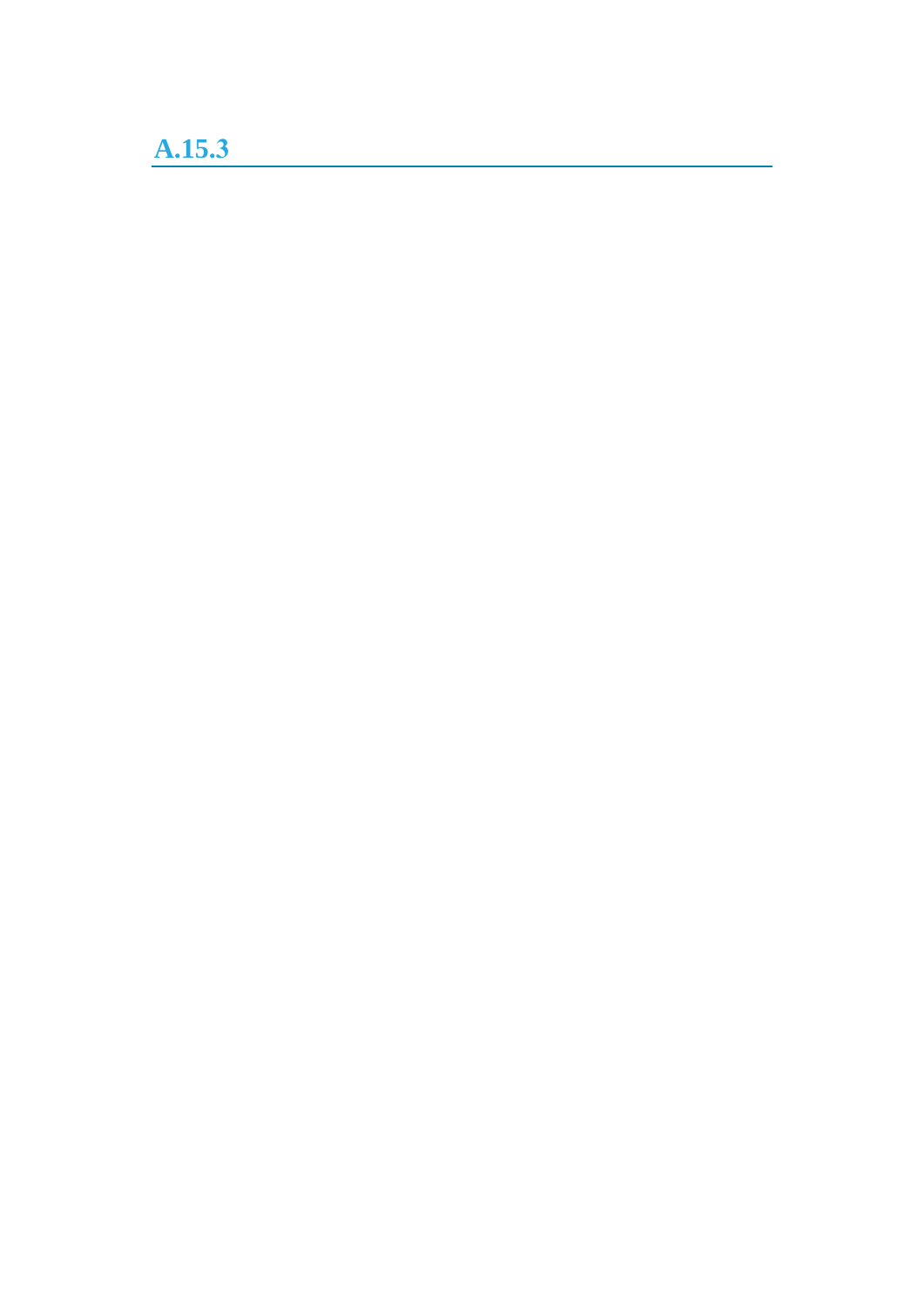

- 
- 
- 
- 
- 
-